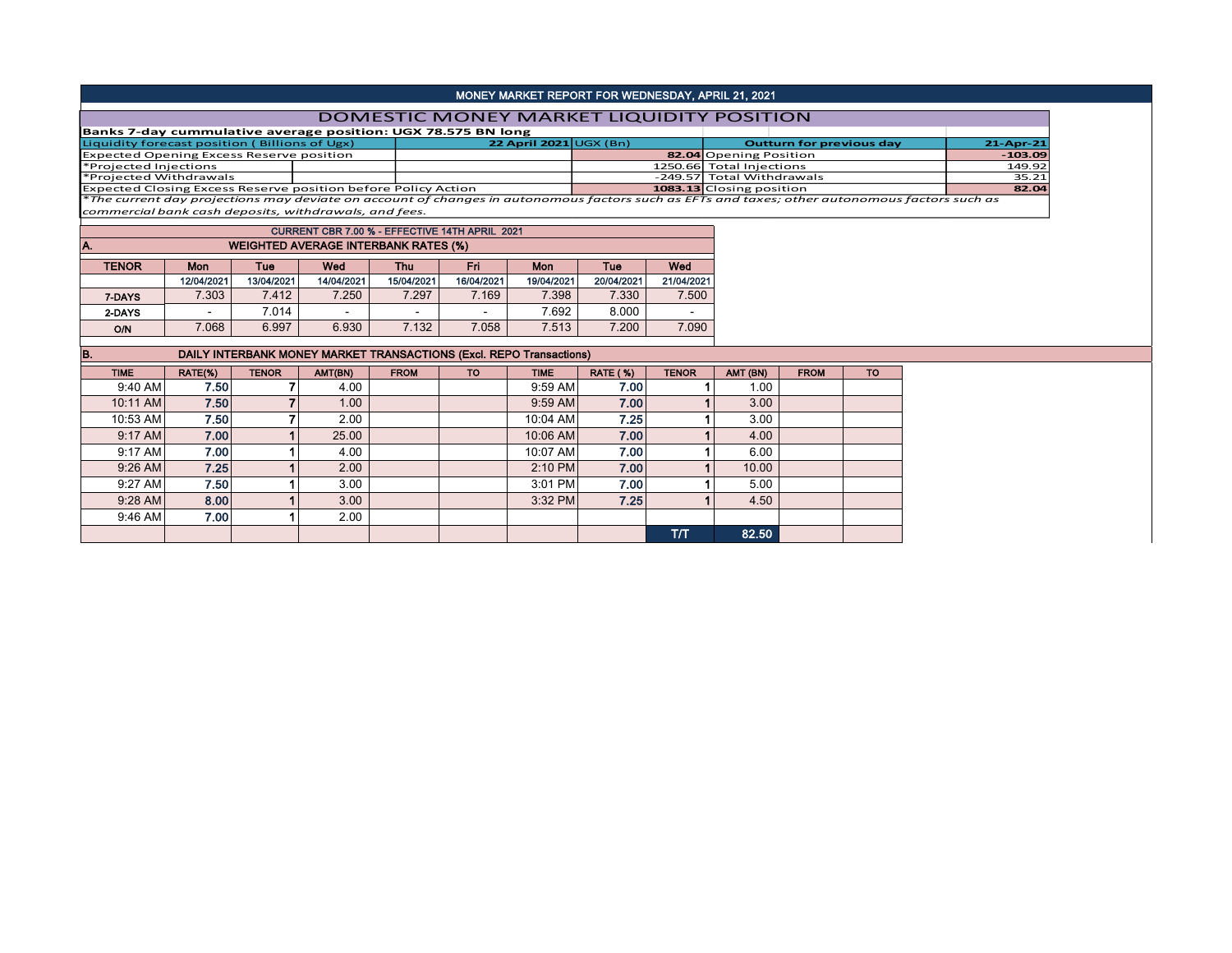| 9.000<br>8.000<br>7.000<br>6.000<br>5.000<br>4.000<br>$-7$ -day WAR<br>• Overnight WAR<br>-CBR rate<br>-Upper bound<br>-Lower bound<br>D.<br>MONETARY POLICY OPERATIONS MATURITIES PROFILE: (22 APR 2021 - 20 MAY 2021)<br><b>DATE</b><br><b>THUR</b><br><b>THUR</b><br><b>THUR</b><br><b>THUR</b><br><b>THUR</b><br><b>TOTAL</b><br>22-Apr-21<br>29-Apr-21<br>06-May-21<br>13-May-21<br>20-May-21<br>842.13<br><b>REPO</b><br>842.13<br><b>REV REPO</b><br>$\sim$<br>$\sim$<br>$\sim$<br>$\omega$<br><b>DEPO AUCT</b><br>154.90<br>76.10<br>20.00<br>25.10<br>14.60<br>290.70<br><b>TOTALS</b><br>997.03<br>76.10<br>20.00<br>25.10<br>14.60<br>1,132.83<br>Total O/S Deposit Auction balances held by BOU up to 10 JUNE 2021: UGX 525 BN<br>Total O/S Repo, Reverse Repo & Deposit Auction balances held by BOU: UGX 1,366 BN<br>(Ei) STOCK OF TREASURY SECURITIES<br>Eii)<br><b>MONETARY POLICY MARKET OPERATIONS</b><br>LAST TBIILS ISSUE DATE: 8-APR-2021<br>(VERTICAL REPOS, REV-REPOS & DEPOSIT AUCTIONS)<br>On-the-run O/S T-BILL STOCKs (Bns-UGX)<br>6,009.19<br>22/04/2021<br><b>ISSUE DATE</b><br><b>AMOUNT</b><br><b>WAR</b><br>OMO<br><b>RANGE</b><br><b>TENOR</b><br>22/04/2021 REPO<br>7.000<br>18-Mar<br>550.00<br>19,033.56<br>$\overline{7}$<br>On-the-run O/S T-BONDSTOCKs(Bns-UGX)<br>7.306<br>28<br>25,042.76<br><b>DAUT</b><br>25-Mar<br>45.05<br>TOTAL TBILL & TBOND STOCK- UGX<br>56<br><b>DAUT</b><br>25-Mar<br>14.43<br>7.541<br>O/S=Outstanding<br>$\overline{7}$<br><b>REPO</b><br>25-Mar<br>7.000<br>340.00<br><b>MATURITY</b><br>TOTAL STOCK YTM (%)<br><b>CHANGE IN</b><br>$\ensuremath{\mathsf{3}}$<br><b>REPO</b><br>29-Mar<br>7.000<br>561.50<br>(BN UGX)<br>AT CUT OFF*<br>YTM (+/-)<br>$\sqrt{2}$<br>91<br>0.000<br><b>REPO</b><br>30-Mar<br>97.50<br>7.000<br>74.93<br>7.011<br>182<br><b>REPO</b><br>$\overline{1}$<br>$-0.049$<br>31-Mar<br>248.50<br>7.000<br>422.63<br>9.950<br>28<br>364<br>$-0.123$<br><b>DAUT</b><br>7.333<br>11.728<br>01-Apr<br>16.90<br>5,511.63<br>2YR<br>56<br>$-0.550$<br><b>DAUT</b><br>7.536<br>13.000<br>01-Apr<br>20.86<br>$\sim$<br>$\overline{7}$<br>3YR<br>$-1.973$<br><b>REPO</b><br>01-Apr<br>803.00<br>7.000<br>13.977<br>$\sim$<br>$\overline{c}$<br>5YR<br><b>REPO</b><br>7.000<br>15.100<br>$-1.400$<br>06-Apr<br>324.50<br>1,871.05<br>28<br><b>DAUT</b><br>10YR<br>8,997.22<br>$-0.030$<br>08-Apr<br>19.89<br>7.318<br>15.970<br>57<br><b>15YR</b><br>$-0.400$<br><b>DAUT</b><br>7.428<br>16.100<br>08-Apr<br>95.89<br>7,147.58<br>$\overline{7}$<br><b>REPO</b><br><b>20YR</b><br>$-0.510$<br>08-Apr<br>923.00<br>7.000<br>16.990<br>1,017.70<br>$\,6\,$<br><b>REPO</b><br>09-Apr<br>115.00<br>7.000<br>Cut OFF is the lowest price/ highest yield that satisfies the auction awarded amount.<br>$\overline{3}$<br><b>REPO</b><br>7.000<br>238.00<br>12-Apr<br><b>REPO</b><br>7.000<br>$\mathbf{1}$<br>$14-Apr$<br>45.00 |
|------------------------------------------------------------------------------------------------------------------------------------------------------------------------------------------------------------------------------------------------------------------------------------------------------------------------------------------------------------------------------------------------------------------------------------------------------------------------------------------------------------------------------------------------------------------------------------------------------------------------------------------------------------------------------------------------------------------------------------------------------------------------------------------------------------------------------------------------------------------------------------------------------------------------------------------------------------------------------------------------------------------------------------------------------------------------------------------------------------------------------------------------------------------------------------------------------------------------------------------------------------------------------------------------------------------------------------------------------------------------------------------------------------------------------------------------------------------------------------------------------------------------------------------------------------------------------------------------------------------------------------------------------------------------------------------------------------------------------------------------------------------------------------------------------------------------------------------------------------------------------------------------------------------------------------------------------------------------------------------------------------------------------------------------------------------------------------------------------------------------------------------------------------------------------------------------------------------------------------------------------------------------------------------------------------------------------------------------------------------------------------------------------------------------------------------------------------------------------------------------------------------------------------------------------------------------------------------------------------------------------------------------------------------------------------------------------------------------------------------------------------------------------------------------------------------------------------------------------------------------------------------------------------|
| 06/04/2021 07/04/2021 08/04/2021 09/04/2021 12/04/2021 13/04/2022 14/04/2022 15/04/2022 16/04/2022 19/04/2022 20/04/2022 21/04/2022                                                                                                                                                                                                                                                                                                                                                                                                                                                                                                                                                                                                                                                                                                                                                                                                                                                                                                                                                                                                                                                                                                                                                                                                                                                                                                                                                                                                                                                                                                                                                                                                                                                                                                                                                                                                                                                                                                                                                                                                                                                                                                                                                                                                                                                                                                                                                                                                                                                                                                                                                                                                                                                                                                                                                                        |
|                                                                                                                                                                                                                                                                                                                                                                                                                                                                                                                                                                                                                                                                                                                                                                                                                                                                                                                                                                                                                                                                                                                                                                                                                                                                                                                                                                                                                                                                                                                                                                                                                                                                                                                                                                                                                                                                                                                                                                                                                                                                                                                                                                                                                                                                                                                                                                                                                                                                                                                                                                                                                                                                                                                                                                                                                                                                                                            |
|                                                                                                                                                                                                                                                                                                                                                                                                                                                                                                                                                                                                                                                                                                                                                                                                                                                                                                                                                                                                                                                                                                                                                                                                                                                                                                                                                                                                                                                                                                                                                                                                                                                                                                                                                                                                                                                                                                                                                                                                                                                                                                                                                                                                                                                                                                                                                                                                                                                                                                                                                                                                                                                                                                                                                                                                                                                                                                            |
|                                                                                                                                                                                                                                                                                                                                                                                                                                                                                                                                                                                                                                                                                                                                                                                                                                                                                                                                                                                                                                                                                                                                                                                                                                                                                                                                                                                                                                                                                                                                                                                                                                                                                                                                                                                                                                                                                                                                                                                                                                                                                                                                                                                                                                                                                                                                                                                                                                                                                                                                                                                                                                                                                                                                                                                                                                                                                                            |
|                                                                                                                                                                                                                                                                                                                                                                                                                                                                                                                                                                                                                                                                                                                                                                                                                                                                                                                                                                                                                                                                                                                                                                                                                                                                                                                                                                                                                                                                                                                                                                                                                                                                                                                                                                                                                                                                                                                                                                                                                                                                                                                                                                                                                                                                                                                                                                                                                                                                                                                                                                                                                                                                                                                                                                                                                                                                                                            |
|                                                                                                                                                                                                                                                                                                                                                                                                                                                                                                                                                                                                                                                                                                                                                                                                                                                                                                                                                                                                                                                                                                                                                                                                                                                                                                                                                                                                                                                                                                                                                                                                                                                                                                                                                                                                                                                                                                                                                                                                                                                                                                                                                                                                                                                                                                                                                                                                                                                                                                                                                                                                                                                                                                                                                                                                                                                                                                            |
|                                                                                                                                                                                                                                                                                                                                                                                                                                                                                                                                                                                                                                                                                                                                                                                                                                                                                                                                                                                                                                                                                                                                                                                                                                                                                                                                                                                                                                                                                                                                                                                                                                                                                                                                                                                                                                                                                                                                                                                                                                                                                                                                                                                                                                                                                                                                                                                                                                                                                                                                                                                                                                                                                                                                                                                                                                                                                                            |
|                                                                                                                                                                                                                                                                                                                                                                                                                                                                                                                                                                                                                                                                                                                                                                                                                                                                                                                                                                                                                                                                                                                                                                                                                                                                                                                                                                                                                                                                                                                                                                                                                                                                                                                                                                                                                                                                                                                                                                                                                                                                                                                                                                                                                                                                                                                                                                                                                                                                                                                                                                                                                                                                                                                                                                                                                                                                                                            |
|                                                                                                                                                                                                                                                                                                                                                                                                                                                                                                                                                                                                                                                                                                                                                                                                                                                                                                                                                                                                                                                                                                                                                                                                                                                                                                                                                                                                                                                                                                                                                                                                                                                                                                                                                                                                                                                                                                                                                                                                                                                                                                                                                                                                                                                                                                                                                                                                                                                                                                                                                                                                                                                                                                                                                                                                                                                                                                            |
|                                                                                                                                                                                                                                                                                                                                                                                                                                                                                                                                                                                                                                                                                                                                                                                                                                                                                                                                                                                                                                                                                                                                                                                                                                                                                                                                                                                                                                                                                                                                                                                                                                                                                                                                                                                                                                                                                                                                                                                                                                                                                                                                                                                                                                                                                                                                                                                                                                                                                                                                                                                                                                                                                                                                                                                                                                                                                                            |
|                                                                                                                                                                                                                                                                                                                                                                                                                                                                                                                                                                                                                                                                                                                                                                                                                                                                                                                                                                                                                                                                                                                                                                                                                                                                                                                                                                                                                                                                                                                                                                                                                                                                                                                                                                                                                                                                                                                                                                                                                                                                                                                                                                                                                                                                                                                                                                                                                                                                                                                                                                                                                                                                                                                                                                                                                                                                                                            |
|                                                                                                                                                                                                                                                                                                                                                                                                                                                                                                                                                                                                                                                                                                                                                                                                                                                                                                                                                                                                                                                                                                                                                                                                                                                                                                                                                                                                                                                                                                                                                                                                                                                                                                                                                                                                                                                                                                                                                                                                                                                                                                                                                                                                                                                                                                                                                                                                                                                                                                                                                                                                                                                                                                                                                                                                                                                                                                            |
|                                                                                                                                                                                                                                                                                                                                                                                                                                                                                                                                                                                                                                                                                                                                                                                                                                                                                                                                                                                                                                                                                                                                                                                                                                                                                                                                                                                                                                                                                                                                                                                                                                                                                                                                                                                                                                                                                                                                                                                                                                                                                                                                                                                                                                                                                                                                                                                                                                                                                                                                                                                                                                                                                                                                                                                                                                                                                                            |
|                                                                                                                                                                                                                                                                                                                                                                                                                                                                                                                                                                                                                                                                                                                                                                                                                                                                                                                                                                                                                                                                                                                                                                                                                                                                                                                                                                                                                                                                                                                                                                                                                                                                                                                                                                                                                                                                                                                                                                                                                                                                                                                                                                                                                                                                                                                                                                                                                                                                                                                                                                                                                                                                                                                                                                                                                                                                                                            |
|                                                                                                                                                                                                                                                                                                                                                                                                                                                                                                                                                                                                                                                                                                                                                                                                                                                                                                                                                                                                                                                                                                                                                                                                                                                                                                                                                                                                                                                                                                                                                                                                                                                                                                                                                                                                                                                                                                                                                                                                                                                                                                                                                                                                                                                                                                                                                                                                                                                                                                                                                                                                                                                                                                                                                                                                                                                                                                            |
|                                                                                                                                                                                                                                                                                                                                                                                                                                                                                                                                                                                                                                                                                                                                                                                                                                                                                                                                                                                                                                                                                                                                                                                                                                                                                                                                                                                                                                                                                                                                                                                                                                                                                                                                                                                                                                                                                                                                                                                                                                                                                                                                                                                                                                                                                                                                                                                                                                                                                                                                                                                                                                                                                                                                                                                                                                                                                                            |
|                                                                                                                                                                                                                                                                                                                                                                                                                                                                                                                                                                                                                                                                                                                                                                                                                                                                                                                                                                                                                                                                                                                                                                                                                                                                                                                                                                                                                                                                                                                                                                                                                                                                                                                                                                                                                                                                                                                                                                                                                                                                                                                                                                                                                                                                                                                                                                                                                                                                                                                                                                                                                                                                                                                                                                                                                                                                                                            |
|                                                                                                                                                                                                                                                                                                                                                                                                                                                                                                                                                                                                                                                                                                                                                                                                                                                                                                                                                                                                                                                                                                                                                                                                                                                                                                                                                                                                                                                                                                                                                                                                                                                                                                                                                                                                                                                                                                                                                                                                                                                                                                                                                                                                                                                                                                                                                                                                                                                                                                                                                                                                                                                                                                                                                                                                                                                                                                            |
|                                                                                                                                                                                                                                                                                                                                                                                                                                                                                                                                                                                                                                                                                                                                                                                                                                                                                                                                                                                                                                                                                                                                                                                                                                                                                                                                                                                                                                                                                                                                                                                                                                                                                                                                                                                                                                                                                                                                                                                                                                                                                                                                                                                                                                                                                                                                                                                                                                                                                                                                                                                                                                                                                                                                                                                                                                                                                                            |
|                                                                                                                                                                                                                                                                                                                                                                                                                                                                                                                                                                                                                                                                                                                                                                                                                                                                                                                                                                                                                                                                                                                                                                                                                                                                                                                                                                                                                                                                                                                                                                                                                                                                                                                                                                                                                                                                                                                                                                                                                                                                                                                                                                                                                                                                                                                                                                                                                                                                                                                                                                                                                                                                                                                                                                                                                                                                                                            |
|                                                                                                                                                                                                                                                                                                                                                                                                                                                                                                                                                                                                                                                                                                                                                                                                                                                                                                                                                                                                                                                                                                                                                                                                                                                                                                                                                                                                                                                                                                                                                                                                                                                                                                                                                                                                                                                                                                                                                                                                                                                                                                                                                                                                                                                                                                                                                                                                                                                                                                                                                                                                                                                                                                                                                                                                                                                                                                            |
|                                                                                                                                                                                                                                                                                                                                                                                                                                                                                                                                                                                                                                                                                                                                                                                                                                                                                                                                                                                                                                                                                                                                                                                                                                                                                                                                                                                                                                                                                                                                                                                                                                                                                                                                                                                                                                                                                                                                                                                                                                                                                                                                                                                                                                                                                                                                                                                                                                                                                                                                                                                                                                                                                                                                                                                                                                                                                                            |
|                                                                                                                                                                                                                                                                                                                                                                                                                                                                                                                                                                                                                                                                                                                                                                                                                                                                                                                                                                                                                                                                                                                                                                                                                                                                                                                                                                                                                                                                                                                                                                                                                                                                                                                                                                                                                                                                                                                                                                                                                                                                                                                                                                                                                                                                                                                                                                                                                                                                                                                                                                                                                                                                                                                                                                                                                                                                                                            |
|                                                                                                                                                                                                                                                                                                                                                                                                                                                                                                                                                                                                                                                                                                                                                                                                                                                                                                                                                                                                                                                                                                                                                                                                                                                                                                                                                                                                                                                                                                                                                                                                                                                                                                                                                                                                                                                                                                                                                                                                                                                                                                                                                                                                                                                                                                                                                                                                                                                                                                                                                                                                                                                                                                                                                                                                                                                                                                            |
|                                                                                                                                                                                                                                                                                                                                                                                                                                                                                                                                                                                                                                                                                                                                                                                                                                                                                                                                                                                                                                                                                                                                                                                                                                                                                                                                                                                                                                                                                                                                                                                                                                                                                                                                                                                                                                                                                                                                                                                                                                                                                                                                                                                                                                                                                                                                                                                                                                                                                                                                                                                                                                                                                                                                                                                                                                                                                                            |
|                                                                                                                                                                                                                                                                                                                                                                                                                                                                                                                                                                                                                                                                                                                                                                                                                                                                                                                                                                                                                                                                                                                                                                                                                                                                                                                                                                                                                                                                                                                                                                                                                                                                                                                                                                                                                                                                                                                                                                                                                                                                                                                                                                                                                                                                                                                                                                                                                                                                                                                                                                                                                                                                                                                                                                                                                                                                                                            |
|                                                                                                                                                                                                                                                                                                                                                                                                                                                                                                                                                                                                                                                                                                                                                                                                                                                                                                                                                                                                                                                                                                                                                                                                                                                                                                                                                                                                                                                                                                                                                                                                                                                                                                                                                                                                                                                                                                                                                                                                                                                                                                                                                                                                                                                                                                                                                                                                                                                                                                                                                                                                                                                                                                                                                                                                                                                                                                            |
|                                                                                                                                                                                                                                                                                                                                                                                                                                                                                                                                                                                                                                                                                                                                                                                                                                                                                                                                                                                                                                                                                                                                                                                                                                                                                                                                                                                                                                                                                                                                                                                                                                                                                                                                                                                                                                                                                                                                                                                                                                                                                                                                                                                                                                                                                                                                                                                                                                                                                                                                                                                                                                                                                                                                                                                                                                                                                                            |
|                                                                                                                                                                                                                                                                                                                                                                                                                                                                                                                                                                                                                                                                                                                                                                                                                                                                                                                                                                                                                                                                                                                                                                                                                                                                                                                                                                                                                                                                                                                                                                                                                                                                                                                                                                                                                                                                                                                                                                                                                                                                                                                                                                                                                                                                                                                                                                                                                                                                                                                                                                                                                                                                                                                                                                                                                                                                                                            |
|                                                                                                                                                                                                                                                                                                                                                                                                                                                                                                                                                                                                                                                                                                                                                                                                                                                                                                                                                                                                                                                                                                                                                                                                                                                                                                                                                                                                                                                                                                                                                                                                                                                                                                                                                                                                                                                                                                                                                                                                                                                                                                                                                                                                                                                                                                                                                                                                                                                                                                                                                                                                                                                                                                                                                                                                                                                                                                            |
|                                                                                                                                                                                                                                                                                                                                                                                                                                                                                                                                                                                                                                                                                                                                                                                                                                                                                                                                                                                                                                                                                                                                                                                                                                                                                                                                                                                                                                                                                                                                                                                                                                                                                                                                                                                                                                                                                                                                                                                                                                                                                                                                                                                                                                                                                                                                                                                                                                                                                                                                                                                                                                                                                                                                                                                                                                                                                                            |
|                                                                                                                                                                                                                                                                                                                                                                                                                                                                                                                                                                                                                                                                                                                                                                                                                                                                                                                                                                                                                                                                                                                                                                                                                                                                                                                                                                                                                                                                                                                                                                                                                                                                                                                                                                                                                                                                                                                                                                                                                                                                                                                                                                                                                                                                                                                                                                                                                                                                                                                                                                                                                                                                                                                                                                                                                                                                                                            |
|                                                                                                                                                                                                                                                                                                                                                                                                                                                                                                                                                                                                                                                                                                                                                                                                                                                                                                                                                                                                                                                                                                                                                                                                                                                                                                                                                                                                                                                                                                                                                                                                                                                                                                                                                                                                                                                                                                                                                                                                                                                                                                                                                                                                                                                                                                                                                                                                                                                                                                                                                                                                                                                                                                                                                                                                                                                                                                            |
|                                                                                                                                                                                                                                                                                                                                                                                                                                                                                                                                                                                                                                                                                                                                                                                                                                                                                                                                                                                                                                                                                                                                                                                                                                                                                                                                                                                                                                                                                                                                                                                                                                                                                                                                                                                                                                                                                                                                                                                                                                                                                                                                                                                                                                                                                                                                                                                                                                                                                                                                                                                                                                                                                                                                                                                                                                                                                                            |
|                                                                                                                                                                                                                                                                                                                                                                                                                                                                                                                                                                                                                                                                                                                                                                                                                                                                                                                                                                                                                                                                                                                                                                                                                                                                                                                                                                                                                                                                                                                                                                                                                                                                                                                                                                                                                                                                                                                                                                                                                                                                                                                                                                                                                                                                                                                                                                                                                                                                                                                                                                                                                                                                                                                                                                                                                                                                                                            |
|                                                                                                                                                                                                                                                                                                                                                                                                                                                                                                                                                                                                                                                                                                                                                                                                                                                                                                                                                                                                                                                                                                                                                                                                                                                                                                                                                                                                                                                                                                                                                                                                                                                                                                                                                                                                                                                                                                                                                                                                                                                                                                                                                                                                                                                                                                                                                                                                                                                                                                                                                                                                                                                                                                                                                                                                                                                                                                            |
|                                                                                                                                                                                                                                                                                                                                                                                                                                                                                                                                                                                                                                                                                                                                                                                                                                                                                                                                                                                                                                                                                                                                                                                                                                                                                                                                                                                                                                                                                                                                                                                                                                                                                                                                                                                                                                                                                                                                                                                                                                                                                                                                                                                                                                                                                                                                                                                                                                                                                                                                                                                                                                                                                                                                                                                                                                                                                                            |
|                                                                                                                                                                                                                                                                                                                                                                                                                                                                                                                                                                                                                                                                                                                                                                                                                                                                                                                                                                                                                                                                                                                                                                                                                                                                                                                                                                                                                                                                                                                                                                                                                                                                                                                                                                                                                                                                                                                                                                                                                                                                                                                                                                                                                                                                                                                                                                                                                                                                                                                                                                                                                                                                                                                                                                                                                                                                                                            |
| $\overline{28}$<br>DAUT<br>7.402<br>15-Apr<br>12.93<br>56<br><b>DAUT</b><br>7.516<br>15-Apr<br>28.77                                                                                                                                                                                                                                                                                                                                                                                                                                                                                                                                                                                                                                                                                                                                                                                                                                                                                                                                                                                                                                                                                                                                                                                                                                                                                                                                                                                                                                                                                                                                                                                                                                                                                                                                                                                                                                                                                                                                                                                                                                                                                                                                                                                                                                                                                                                                                                                                                                                                                                                                                                                                                                                                                                                                                                                                       |
| $\overline{7}$<br><b>REPO</b><br>$15-Apr$ .<br>7.000<br>841.00                                                                                                                                                                                                                                                                                                                                                                                                                                                                                                                                                                                                                                                                                                                                                                                                                                                                                                                                                                                                                                                                                                                                                                                                                                                                                                                                                                                                                                                                                                                                                                                                                                                                                                                                                                                                                                                                                                                                                                                                                                                                                                                                                                                                                                                                                                                                                                                                                                                                                                                                                                                                                                                                                                                                                                                                                                             |
| WAR-Weighted Average Rate                                                                                                                                                                                                                                                                                                                                                                                                                                                                                                                                                                                                                                                                                                                                                                                                                                                                                                                                                                                                                                                                                                                                                                                                                                                                                                                                                                                                                                                                                                                                                                                                                                                                                                                                                                                                                                                                                                                                                                                                                                                                                                                                                                                                                                                                                                                                                                                                                                                                                                                                                                                                                                                                                                                                                                                                                                                                                  |